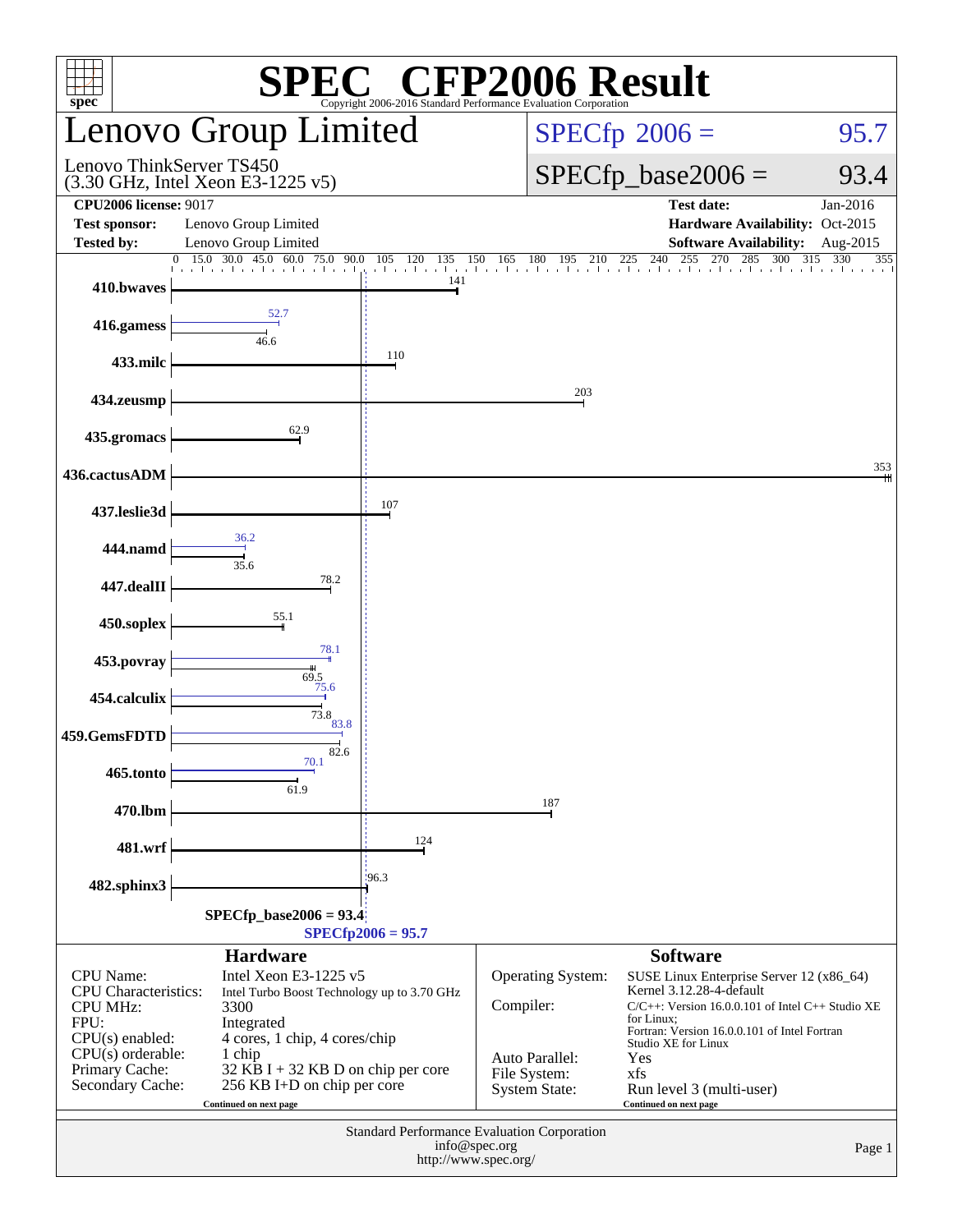

# enovo Group Limited

#### $SPECfp2006 = 95.7$  $SPECfp2006 = 95.7$

#### (3.30 GHz, Intel Xeon E3-1225 v5) Lenovo ThinkServer TS450

 $SPECfp\_base2006 = 93.4$ 

| <b>CPU2006 license: 9017</b> |                                   |                       | <b>Test date:</b><br>$Jan-2016$           |  |  |  |  |
|------------------------------|-----------------------------------|-----------------------|-------------------------------------------|--|--|--|--|
| <b>Test sponsor:</b>         | Lenovo Group Limited              |                       | Hardware Availability: Oct-2015           |  |  |  |  |
| <b>Tested by:</b>            | Lenovo Group Limited              |                       | <b>Software Availability:</b><br>Aug-2015 |  |  |  |  |
| L3 Cache:                    | 8 MB I+D on chip per chip         | <b>Base Pointers:</b> | $64$ -bit                                 |  |  |  |  |
| Other Cache:                 | None                              | Peak Pointers:        | $32/64$ -bit                              |  |  |  |  |
| Memory:                      | 32 GB (4 x 8 GB 2Rx8 PC4-2133P-U) | Other Software:       | None                                      |  |  |  |  |
| Disk Subsystem:              | 1 x 800 GB SATA SSD               |                       |                                           |  |  |  |  |
| Other Hardware:              | None                              |                       |                                           |  |  |  |  |

| Results Tavic     |                                                                                                          |       |                |       |                |             |                |              |                |              |                |              |
|-------------------|----------------------------------------------------------------------------------------------------------|-------|----------------|-------|----------------|-------------|----------------|--------------|----------------|--------------|----------------|--------------|
|                   | <b>Base</b>                                                                                              |       |                |       |                | <b>Peak</b> |                |              |                |              |                |              |
| <b>Benchmark</b>  | <b>Seconds</b>                                                                                           | Ratio | <b>Seconds</b> | Ratio | <b>Seconds</b> | Ratio       | <b>Seconds</b> | <b>Ratio</b> | <b>Seconds</b> | <b>Ratio</b> | <b>Seconds</b> | <b>Ratio</b> |
| 410.bwayes        | 96.4                                                                                                     | 141   | 96.6           | 141   | 97.1           | 140         | 96.4           | 141          | 96.6           | <b>141</b>   | 97.1           | 140          |
| $416$ .gamess     | 420                                                                                                      | 46.6  | 420            | 46.6  | 420            | 46.6        | 371            | 52.7         | 371            | 52.7         | 372            | 52.7         |
| $433$ .milc       | 83.2                                                                                                     | 110   | 83.2           | 110   | 83.2           | 110         | 83.2           | 110          | 83.2           | <b>110</b>   | 83.2           | 110          |
| $434$ . zeusmp    | 44.9                                                                                                     | 203   | 44.9           | 203   | 44.9           | 203         | 44.9           | 203          | 44.9           | 203          | 44.9           | 203          |
| $435.$ gromacs    | 114                                                                                                      | 62.7  | 113            | 63.1  | 114            | 62.9        | 114            | 62.7         | 113            | 63.1         | <u>114</u>     | 62.9         |
| 436.cactusADM     | 33.9                                                                                                     | 353   | 34.0           | 351   | 33.8           | 354         | 33.9           | 353          | 34.0           | 351          | 33.8           | 354          |
| 437.leslie3d      | 87.6                                                                                                     | 107   | 87.6           | 107   | 87.4           | 108         | 87.6           | 107          | 87.6           | 107          | 87.4           | 108          |
| 444.namd          | 225                                                                                                      | 35.6  | 225            | 35.6  | 226            | 35.5        | 221            | 36.2         | 221            | 36.2         | 222            | 36.2         |
| 447.dealII        | 146                                                                                                      | 78.1  | 146            | 78.3  | 146            | 78.2        | 146            | 78.1         | 146            | 78.3         | <u>146</u>     | 78.2         |
| $450$ .soplex     | 153                                                                                                      | 54.5  | 151            | 55.1  | <u> 151</u>    | 55.1        | 153            | 54.5         | 151            | 55.1         | <u>151</u>     | 55.1         |
| 453.povray        | 75.4                                                                                                     | 70.5  | 77.8           | 68.4  | 76.6           | 69.5        | 68.1           | 78.2         | 68.1           | 78.1         | 68.6           | 77.5         |
| 454.calculix      | 112                                                                                                      | 73.8  | 112            | 73.7  | 112            | 73.8        | 109            | 75.8         | 110            | 75.3         | <b>109</b>     | 75.6         |
| 459.GemsFDTD      | 129                                                                                                      | 82.5  | 128            | 82.6  | 128            | 82.6        | 127            | 83.8         | 127            | 83.7         | 127            | 83.8         |
| 465.tonto         | 160                                                                                                      | 61.5  | 159            | 61.9  | 158            | 62.1        | 140            | 70.1         | 140            | 70.3         | 141            | 70.0         |
| 470.1bm           | 73.6                                                                                                     | 187   | 73.6           | 187   | 73.5           | 187         | 73.6           | 187          | 73.6           | 187          | 73.5           | 187          |
| 481.wrf           | 90.1                                                                                                     | 124   | 90.1           | 124   | 89.9           | 124         | 90.1           | 124          | 90.1           | <u>124</u>   | 89.9           | 124          |
| $482$ .sphinx $3$ | 203                                                                                                      | 96.1  | 202            | 96.5  | 202            | 96.3        | 203            | 96.1         | 202            | 96.5         | 202            | 96.3         |
|                   | Results appear in the order in which they were run. Bold underlined text indicates a median measurement. |       |                |       |                |             |                |              |                |              |                |              |

#### **[Results Table](http://www.spec.org/auto/cpu2006/Docs/result-fields.html#ResultsTable)**

#### **[Operating System Notes](http://www.spec.org/auto/cpu2006/Docs/result-fields.html#OperatingSystemNotes)**

Stack size set to unlimited using "ulimit -s unlimited"

#### **[Platform Notes](http://www.spec.org/auto/cpu2006/Docs/result-fields.html#PlatformNotes)**

BIOS Configuration: EIST Support set to Enabled C1E Support set to Enabled C State Support set to Enabled Turbo Mode set to Enable Sysinfo program /home/cpu2006-1.2-ic16.0/config/sysinfo.rev6914 \$Rev: 6914 \$ \$Date:: 2014-06-25 #\$ e3fbb8667b5a285932ceab81e28219e1 running on TS450-SLE12 Mon Jan 4 17:54:31 2016

 This section contains SUT (System Under Test) info as seen by Continued on next page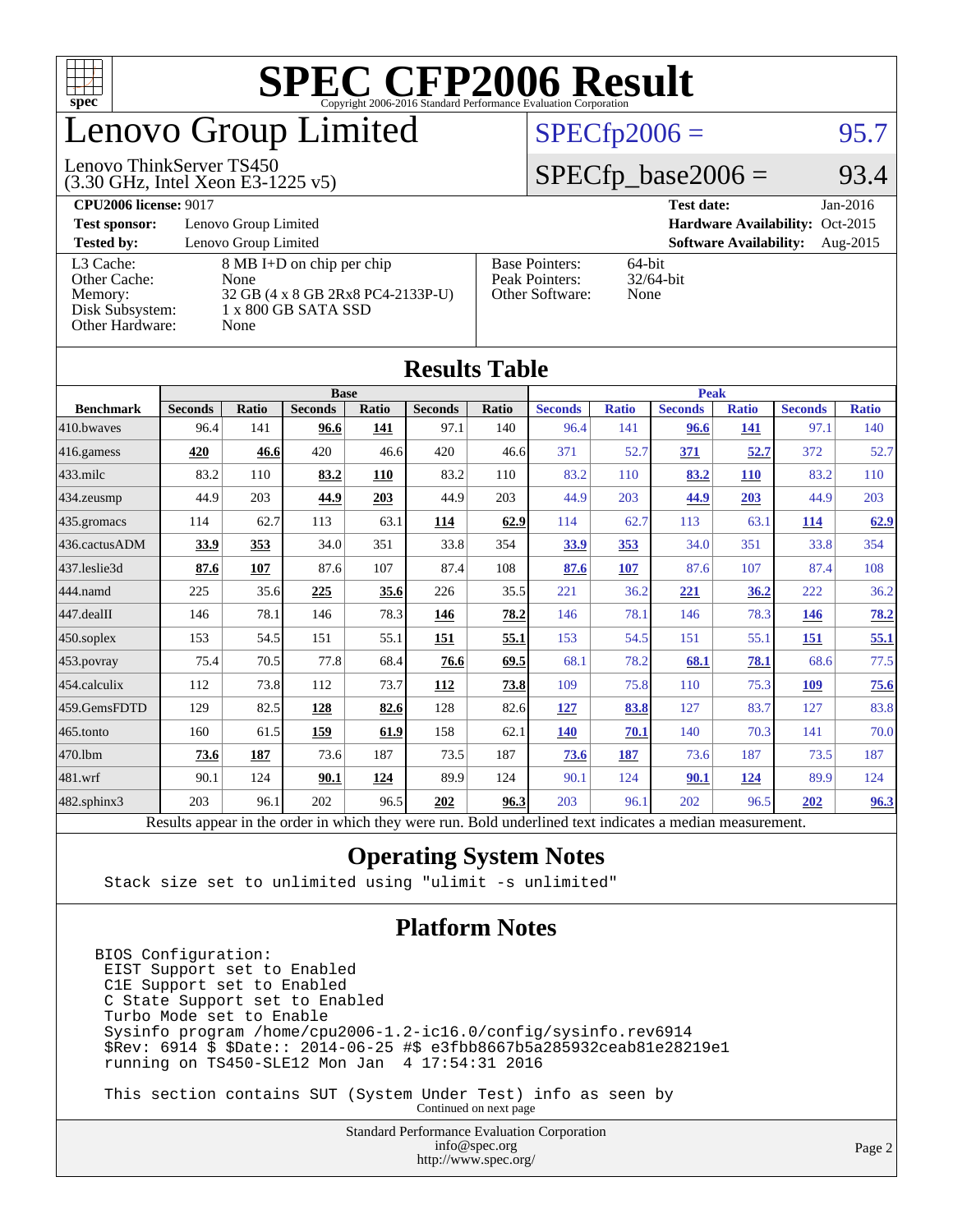

Lenovo Group Limited

 $SPECfp2006 = 95.7$  $SPECfp2006 = 95.7$ 

(3.30 GHz, Intel Xeon E3-1225 v5) Lenovo ThinkServer TS450

 $SPECTp\_base2006 = 93.4$ 

**[Test sponsor:](http://www.spec.org/auto/cpu2006/Docs/result-fields.html#Testsponsor)** Lenovo Group Limited **[Hardware Availability:](http://www.spec.org/auto/cpu2006/Docs/result-fields.html#HardwareAvailability)** Oct-2015

**[CPU2006 license:](http://www.spec.org/auto/cpu2006/Docs/result-fields.html#CPU2006license)** 9017 **[Test date:](http://www.spec.org/auto/cpu2006/Docs/result-fields.html#Testdate)** Jan-2016 **[Tested by:](http://www.spec.org/auto/cpu2006/Docs/result-fields.html#Testedby)** Lenovo Group Limited **[Software Availability:](http://www.spec.org/auto/cpu2006/Docs/result-fields.html#SoftwareAvailability)** Aug-2015

#### **[Platform Notes \(Continued\)](http://www.spec.org/auto/cpu2006/Docs/result-fields.html#PlatformNotes)**

Standard Performance Evaluation Corporation [info@spec.org](mailto:info@spec.org) <http://www.spec.org/> Page 3 some common utilities. To remove or add to this section, see: <http://www.spec.org/cpu2006/Docs/config.html#sysinfo> From /proc/cpuinfo model name:  $Intel(R)$  Xeon $(R)$  CPU E3-1225 v5 @ 3.30GHz 1 "physical id"s (chips) 4 "processors" cores, siblings (Caution: counting these is hw and system dependent. The following excerpts from /proc/cpuinfo might not be reliable. Use with caution.) cpu cores : 4 siblings : 4 physical 0: cores 0 1 2 3 cache size : 8192 KB From /proc/meminfo<br>MemTotal: 32933544 kB HugePages\_Total: 0<br>Hugepagesize: 2048 kB Hugepagesize: From /etc/\*release\* /etc/\*version\* SuSE-release: SUSE Linux Enterprise Server 12 (x86\_64) VERSION = 12 PATCHLEVEL = 0 # This file is deprecated and will be removed in a future service pack or release. # Please check /etc/os-release for details about this release. os-release: NAME="SLES" VERSION="12" VERSION\_ID="12" PRETTY\_NAME="SUSE Linux Enterprise Server 12" ID="sles" ANSI\_COLOR="0;32" CPE\_NAME="cpe:/o:suse:sles:12" uname -a: Linux TS450-SLE12 3.12.28-4-default #1 SMP Thu Sep 25 17:02:34 UTC 2014 (9879bd4) x86\_64 x86\_64 x86\_64 GNU/Linux run-level 3 Jan 4 13:17 SPEC is set to: /home/cpu2006-1.2-ic16.0 Filesystem Type Size Used Avail Use% Mounted on /dev/sda3 xfs 600G 7.6G 593G 2% /home Additional information from dmidecode: Warning: Use caution when you interpret this section. The 'dmidecode' program reads system data which is "intended to allow hardware to be accurately determined", but the intent may not be met, as there are frequent changes to hardware, firmware, and the "DMTF SMBIOS" standard.<br>Continued on next page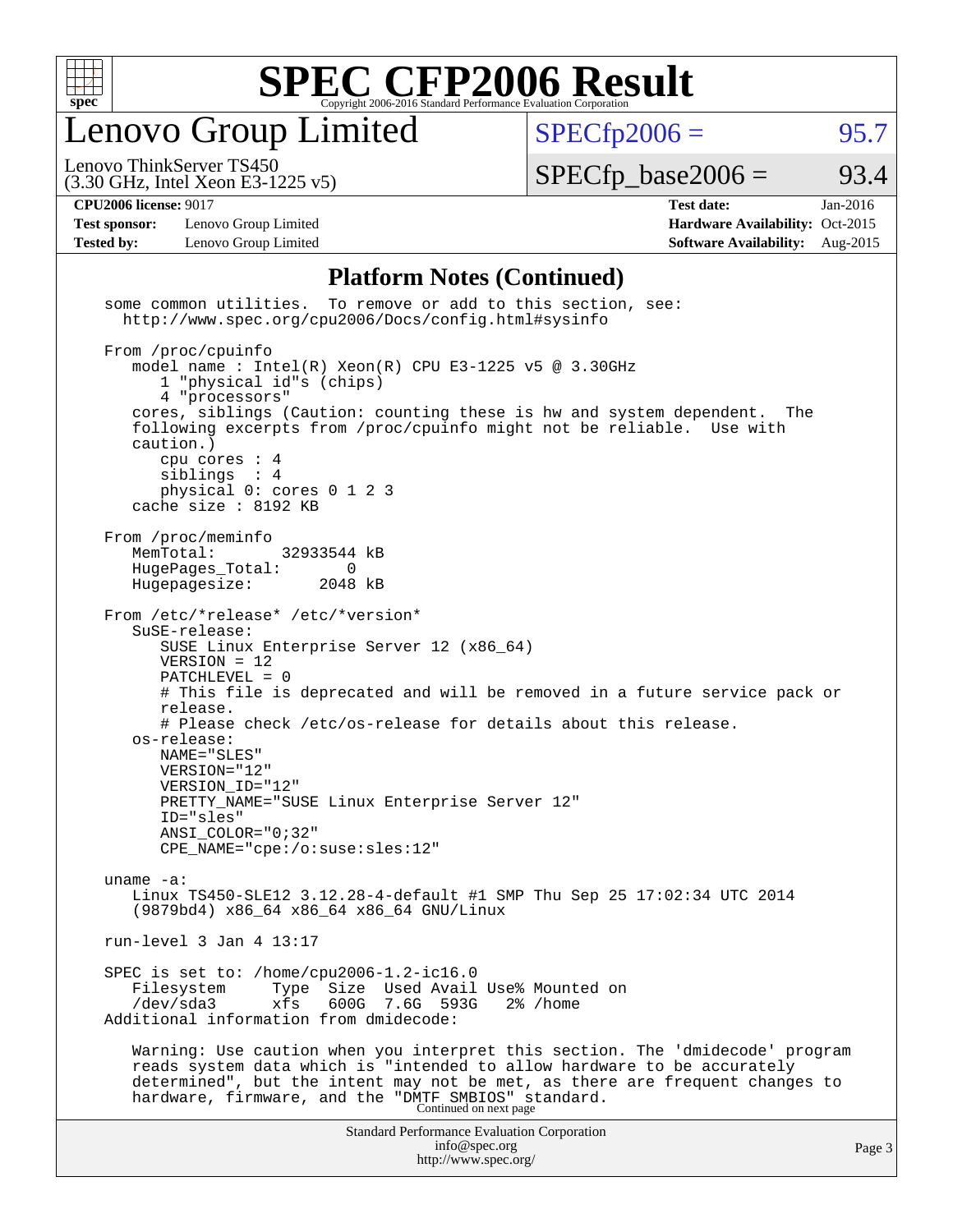

## enovo Group Limited

 $SPECTp2006 = 95.7$ 

(3.30 GHz, Intel Xeon E3-1225 v5) Lenovo ThinkServer TS450

 $SPECfp\_base2006 = 93.4$ 

**[Test sponsor:](http://www.spec.org/auto/cpu2006/Docs/result-fields.html#Testsponsor)** Lenovo Group Limited **[Hardware Availability:](http://www.spec.org/auto/cpu2006/Docs/result-fields.html#HardwareAvailability)** Oct-2015

**[CPU2006 license:](http://www.spec.org/auto/cpu2006/Docs/result-fields.html#CPU2006license)** 9017 **[Test date:](http://www.spec.org/auto/cpu2006/Docs/result-fields.html#Testdate)** Jan-2016 **[Tested by:](http://www.spec.org/auto/cpu2006/Docs/result-fields.html#Testedby)** Lenovo Group Limited **[Software Availability:](http://www.spec.org/auto/cpu2006/Docs/result-fields.html#SoftwareAvailability)** Aug-2015

#### **[Platform Notes \(Continued\)](http://www.spec.org/auto/cpu2006/Docs/result-fields.html#PlatformNotes)**

 BIOS LENOVO FWKT32A 12/25/2015 Memory: 4x Samsung M378A1G43DB0-CPB 8 GB 2 rank 2133 MHz

(End of data from sysinfo program)

#### **[General Notes](http://www.spec.org/auto/cpu2006/Docs/result-fields.html#GeneralNotes)**

Environment variables set by runspec before the start of the run: KMP\_AFFINITY = "granularity=fine,compact,1,0" LD\_LIBRARY\_PATH = "/home/cpu2006-1.2-ic16.0/libs/32:/home/cpu2006-1.2-ic16.0/libs/64:/home/cpu2006-1.2-ic16.0/sh" OMP\_NUM\_THREADS = "4"

 Binaries compiled on a system with 1x Intel Core i5-4670K CPU + 32GB memory using RedHat EL 7.1 Transparent Huge Pages enabled with: echo always > /sys/kernel/mm/transparent\_hugepage/enabled

#### **[Base Compiler Invocation](http://www.spec.org/auto/cpu2006/Docs/result-fields.html#BaseCompilerInvocation)**

[C benchmarks](http://www.spec.org/auto/cpu2006/Docs/result-fields.html#Cbenchmarks):  $\frac{1}{2}$   $\mathrm{c}$   $\mathrm{c}$   $\frac{1}{2}$   $\mathrm{m}$   $\mathrm{6}$   $\mathrm{4}$ 

[C++ benchmarks:](http://www.spec.org/auto/cpu2006/Docs/result-fields.html#CXXbenchmarks) [icpc -m64](http://www.spec.org/cpu2006/results/res2016q1/cpu2006-20160125-38886.flags.html#user_CXXbase_intel_icpc_64bit_bedb90c1146cab66620883ef4f41a67e)

[Fortran benchmarks](http://www.spec.org/auto/cpu2006/Docs/result-fields.html#Fortranbenchmarks): [ifort -m64](http://www.spec.org/cpu2006/results/res2016q1/cpu2006-20160125-38886.flags.html#user_FCbase_intel_ifort_64bit_ee9d0fb25645d0210d97eb0527dcc06e)

[Benchmarks using both Fortran and C](http://www.spec.org/auto/cpu2006/Docs/result-fields.html#BenchmarksusingbothFortranandC): [icc -m64](http://www.spec.org/cpu2006/results/res2016q1/cpu2006-20160125-38886.flags.html#user_CC_FCbase_intel_icc_64bit_0b7121f5ab7cfabee23d88897260401c) [ifort -m64](http://www.spec.org/cpu2006/results/res2016q1/cpu2006-20160125-38886.flags.html#user_CC_FCbase_intel_ifort_64bit_ee9d0fb25645d0210d97eb0527dcc06e)

#### **[Base Portability Flags](http://www.spec.org/auto/cpu2006/Docs/result-fields.html#BasePortabilityFlags)**

| 410.bwaves: - DSPEC CPU LP64                 |  |
|----------------------------------------------|--|
| 416.gamess: -DSPEC_CPU_LP64                  |  |
| 433.milc: - DSPEC_CPU LP64                   |  |
| 434.zeusmp: -DSPEC_CPU_LP64                  |  |
| 435.gromacs: -DSPEC_CPU_LP64 -nofor_main     |  |
| 436.cactusADM: - DSPEC CPU LP64 - nofor main |  |
| 437.leslie3d: -DSPEC CPU LP64                |  |
| 444.namd: - DSPEC_CPU_LP64                   |  |
| 447.dealII: -DSPEC CPU LP64                  |  |
| 450.soplex: -DSPEC_CPU_LP64                  |  |
| 453.povray: -DSPEC CPU LP64                  |  |

Continued on next page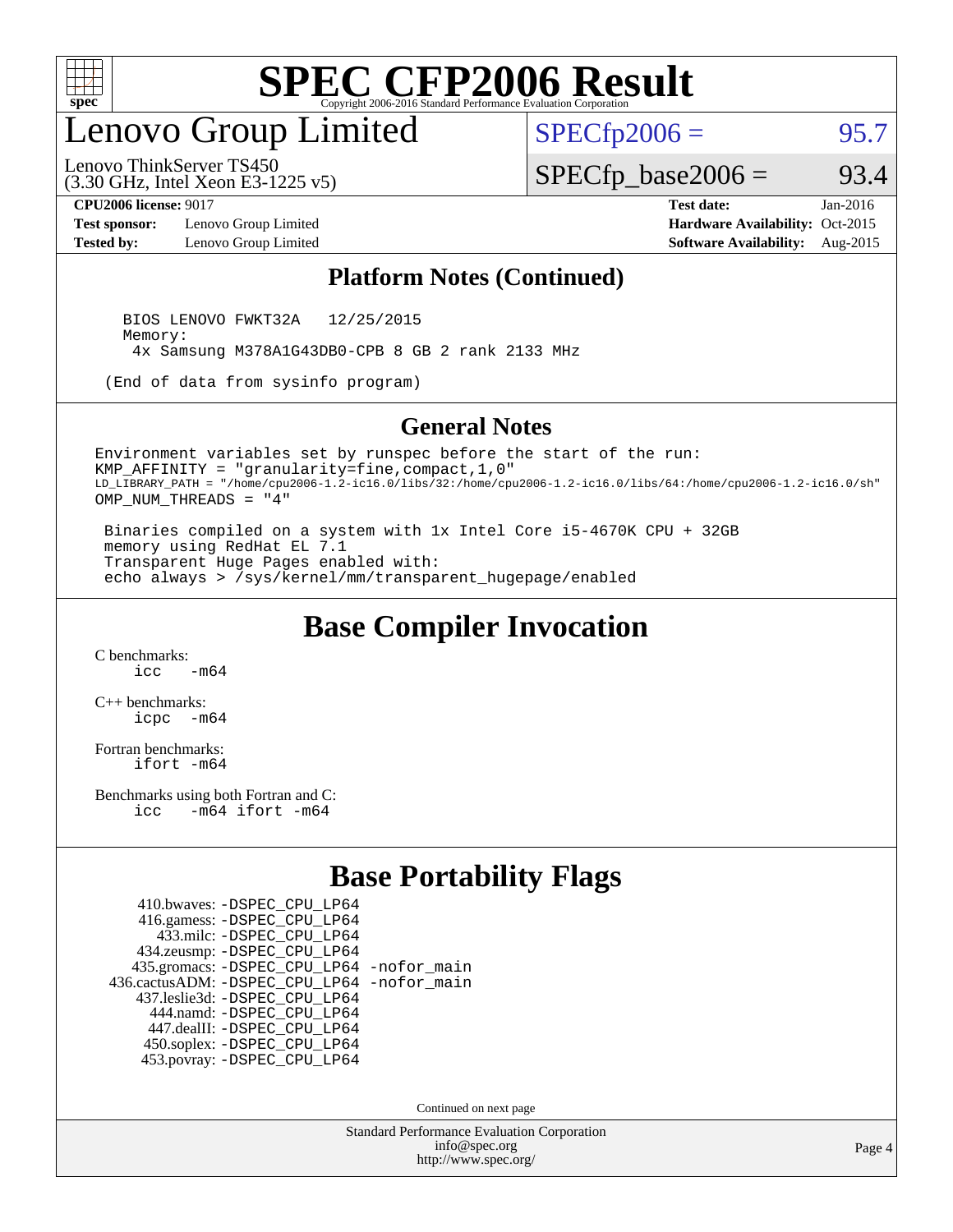

enovo Group Limited

Lenovo ThinkServer TS450

 $SPECTp2006 = 95.7$ 

(3.30 GHz, Intel Xeon E3-1225 v5)

**[Test sponsor:](http://www.spec.org/auto/cpu2006/Docs/result-fields.html#Testsponsor)** Lenovo Group Limited **[Hardware Availability:](http://www.spec.org/auto/cpu2006/Docs/result-fields.html#HardwareAvailability)** Oct-2015 **[Tested by:](http://www.spec.org/auto/cpu2006/Docs/result-fields.html#Testedby)** Lenovo Group Limited **[Software Availability:](http://www.spec.org/auto/cpu2006/Docs/result-fields.html#SoftwareAvailability)** Aug-2015

**[CPU2006 license:](http://www.spec.org/auto/cpu2006/Docs/result-fields.html#CPU2006license)** 9017 **[Test date:](http://www.spec.org/auto/cpu2006/Docs/result-fields.html#Testdate)** Jan-2016

 $SPECTp\_base2006 = 93.4$ 

### **[Base Portability Flags \(Continued\)](http://www.spec.org/auto/cpu2006/Docs/result-fields.html#BasePortabilityFlags)**

 454.calculix: [-DSPEC\\_CPU\\_LP64](http://www.spec.org/cpu2006/results/res2016q1/cpu2006-20160125-38886.flags.html#suite_basePORTABILITY454_calculix_DSPEC_CPU_LP64) [-nofor\\_main](http://www.spec.org/cpu2006/results/res2016q1/cpu2006-20160125-38886.flags.html#user_baseLDPORTABILITY454_calculix_f-nofor_main) 459.GemsFDTD: [-DSPEC\\_CPU\\_LP64](http://www.spec.org/cpu2006/results/res2016q1/cpu2006-20160125-38886.flags.html#suite_basePORTABILITY459_GemsFDTD_DSPEC_CPU_LP64) 465.tonto: [-DSPEC\\_CPU\\_LP64](http://www.spec.org/cpu2006/results/res2016q1/cpu2006-20160125-38886.flags.html#suite_basePORTABILITY465_tonto_DSPEC_CPU_LP64) 470.lbm: [-DSPEC\\_CPU\\_LP64](http://www.spec.org/cpu2006/results/res2016q1/cpu2006-20160125-38886.flags.html#suite_basePORTABILITY470_lbm_DSPEC_CPU_LP64) 481.wrf: [-DSPEC\\_CPU\\_LP64](http://www.spec.org/cpu2006/results/res2016q1/cpu2006-20160125-38886.flags.html#suite_basePORTABILITY481_wrf_DSPEC_CPU_LP64) [-DSPEC\\_CPU\\_CASE\\_FLAG](http://www.spec.org/cpu2006/results/res2016q1/cpu2006-20160125-38886.flags.html#b481.wrf_baseCPORTABILITY_DSPEC_CPU_CASE_FLAG) [-DSPEC\\_CPU\\_LINUX](http://www.spec.org/cpu2006/results/res2016q1/cpu2006-20160125-38886.flags.html#b481.wrf_baseCPORTABILITY_DSPEC_CPU_LINUX) 482.sphinx3: [-DSPEC\\_CPU\\_LP64](http://www.spec.org/cpu2006/results/res2016q1/cpu2006-20160125-38886.flags.html#suite_basePORTABILITY482_sphinx3_DSPEC_CPU_LP64)

### **[Base Optimization Flags](http://www.spec.org/auto/cpu2006/Docs/result-fields.html#BaseOptimizationFlags)**

[C benchmarks](http://www.spec.org/auto/cpu2006/Docs/result-fields.html#Cbenchmarks):

[-xCORE-AVX2](http://www.spec.org/cpu2006/results/res2016q1/cpu2006-20160125-38886.flags.html#user_CCbase_f-xAVX2_5f5fc0cbe2c9f62c816d3e45806c70d7) [-ipo](http://www.spec.org/cpu2006/results/res2016q1/cpu2006-20160125-38886.flags.html#user_CCbase_f-ipo) [-O3](http://www.spec.org/cpu2006/results/res2016q1/cpu2006-20160125-38886.flags.html#user_CCbase_f-O3) [-no-prec-div](http://www.spec.org/cpu2006/results/res2016q1/cpu2006-20160125-38886.flags.html#user_CCbase_f-no-prec-div) [-parallel](http://www.spec.org/cpu2006/results/res2016q1/cpu2006-20160125-38886.flags.html#user_CCbase_f-parallel) [-opt-prefetch](http://www.spec.org/cpu2006/results/res2016q1/cpu2006-20160125-38886.flags.html#user_CCbase_f-opt-prefetch) [-ansi-alias](http://www.spec.org/cpu2006/results/res2016q1/cpu2006-20160125-38886.flags.html#user_CCbase_f-ansi-alias)

[C++ benchmarks:](http://www.spec.org/auto/cpu2006/Docs/result-fields.html#CXXbenchmarks) [-xCORE-AVX2](http://www.spec.org/cpu2006/results/res2016q1/cpu2006-20160125-38886.flags.html#user_CXXbase_f-xAVX2_5f5fc0cbe2c9f62c816d3e45806c70d7) [-ipo](http://www.spec.org/cpu2006/results/res2016q1/cpu2006-20160125-38886.flags.html#user_CXXbase_f-ipo) [-O3](http://www.spec.org/cpu2006/results/res2016q1/cpu2006-20160125-38886.flags.html#user_CXXbase_f-O3) [-no-prec-div](http://www.spec.org/cpu2006/results/res2016q1/cpu2006-20160125-38886.flags.html#user_CXXbase_f-no-prec-div) [-opt-prefetch](http://www.spec.org/cpu2006/results/res2016q1/cpu2006-20160125-38886.flags.html#user_CXXbase_f-opt-prefetch) [-ansi-alias](http://www.spec.org/cpu2006/results/res2016q1/cpu2006-20160125-38886.flags.html#user_CXXbase_f-ansi-alias)

[Fortran benchmarks](http://www.spec.org/auto/cpu2006/Docs/result-fields.html#Fortranbenchmarks): [-xCORE-AVX2](http://www.spec.org/cpu2006/results/res2016q1/cpu2006-20160125-38886.flags.html#user_FCbase_f-xAVX2_5f5fc0cbe2c9f62c816d3e45806c70d7) [-ipo](http://www.spec.org/cpu2006/results/res2016q1/cpu2006-20160125-38886.flags.html#user_FCbase_f-ipo) [-O3](http://www.spec.org/cpu2006/results/res2016q1/cpu2006-20160125-38886.flags.html#user_FCbase_f-O3) [-no-prec-div](http://www.spec.org/cpu2006/results/res2016q1/cpu2006-20160125-38886.flags.html#user_FCbase_f-no-prec-div) [-parallel](http://www.spec.org/cpu2006/results/res2016q1/cpu2006-20160125-38886.flags.html#user_FCbase_f-parallel) [-opt-prefetch](http://www.spec.org/cpu2006/results/res2016q1/cpu2006-20160125-38886.flags.html#user_FCbase_f-opt-prefetch)

[Benchmarks using both Fortran and C](http://www.spec.org/auto/cpu2006/Docs/result-fields.html#BenchmarksusingbothFortranandC): [-xCORE-AVX2](http://www.spec.org/cpu2006/results/res2016q1/cpu2006-20160125-38886.flags.html#user_CC_FCbase_f-xAVX2_5f5fc0cbe2c9f62c816d3e45806c70d7) [-ipo](http://www.spec.org/cpu2006/results/res2016q1/cpu2006-20160125-38886.flags.html#user_CC_FCbase_f-ipo) [-O3](http://www.spec.org/cpu2006/results/res2016q1/cpu2006-20160125-38886.flags.html#user_CC_FCbase_f-O3) [-no-prec-div](http://www.spec.org/cpu2006/results/res2016q1/cpu2006-20160125-38886.flags.html#user_CC_FCbase_f-no-prec-div) [-parallel](http://www.spec.org/cpu2006/results/res2016q1/cpu2006-20160125-38886.flags.html#user_CC_FCbase_f-parallel) [-opt-prefetch](http://www.spec.org/cpu2006/results/res2016q1/cpu2006-20160125-38886.flags.html#user_CC_FCbase_f-opt-prefetch) [-ansi-alias](http://www.spec.org/cpu2006/results/res2016q1/cpu2006-20160125-38886.flags.html#user_CC_FCbase_f-ansi-alias)

#### **[Peak Compiler Invocation](http://www.spec.org/auto/cpu2006/Docs/result-fields.html#PeakCompilerInvocation)**

 $C$  benchmarks:<br>icc  $-m64$ 

[C++ benchmarks:](http://www.spec.org/auto/cpu2006/Docs/result-fields.html#CXXbenchmarks) [icpc -m64](http://www.spec.org/cpu2006/results/res2016q1/cpu2006-20160125-38886.flags.html#user_CXXpeak_intel_icpc_64bit_bedb90c1146cab66620883ef4f41a67e)

[Fortran benchmarks](http://www.spec.org/auto/cpu2006/Docs/result-fields.html#Fortranbenchmarks): [ifort -m64](http://www.spec.org/cpu2006/results/res2016q1/cpu2006-20160125-38886.flags.html#user_FCpeak_intel_ifort_64bit_ee9d0fb25645d0210d97eb0527dcc06e)

[Benchmarks using both Fortran and C](http://www.spec.org/auto/cpu2006/Docs/result-fields.html#BenchmarksusingbothFortranandC): [icc -m64](http://www.spec.org/cpu2006/results/res2016q1/cpu2006-20160125-38886.flags.html#user_CC_FCpeak_intel_icc_64bit_0b7121f5ab7cfabee23d88897260401c) [ifort -m64](http://www.spec.org/cpu2006/results/res2016q1/cpu2006-20160125-38886.flags.html#user_CC_FCpeak_intel_ifort_64bit_ee9d0fb25645d0210d97eb0527dcc06e)

### **[Peak Portability Flags](http://www.spec.org/auto/cpu2006/Docs/result-fields.html#PeakPortabilityFlags)**

Same as Base Portability Flags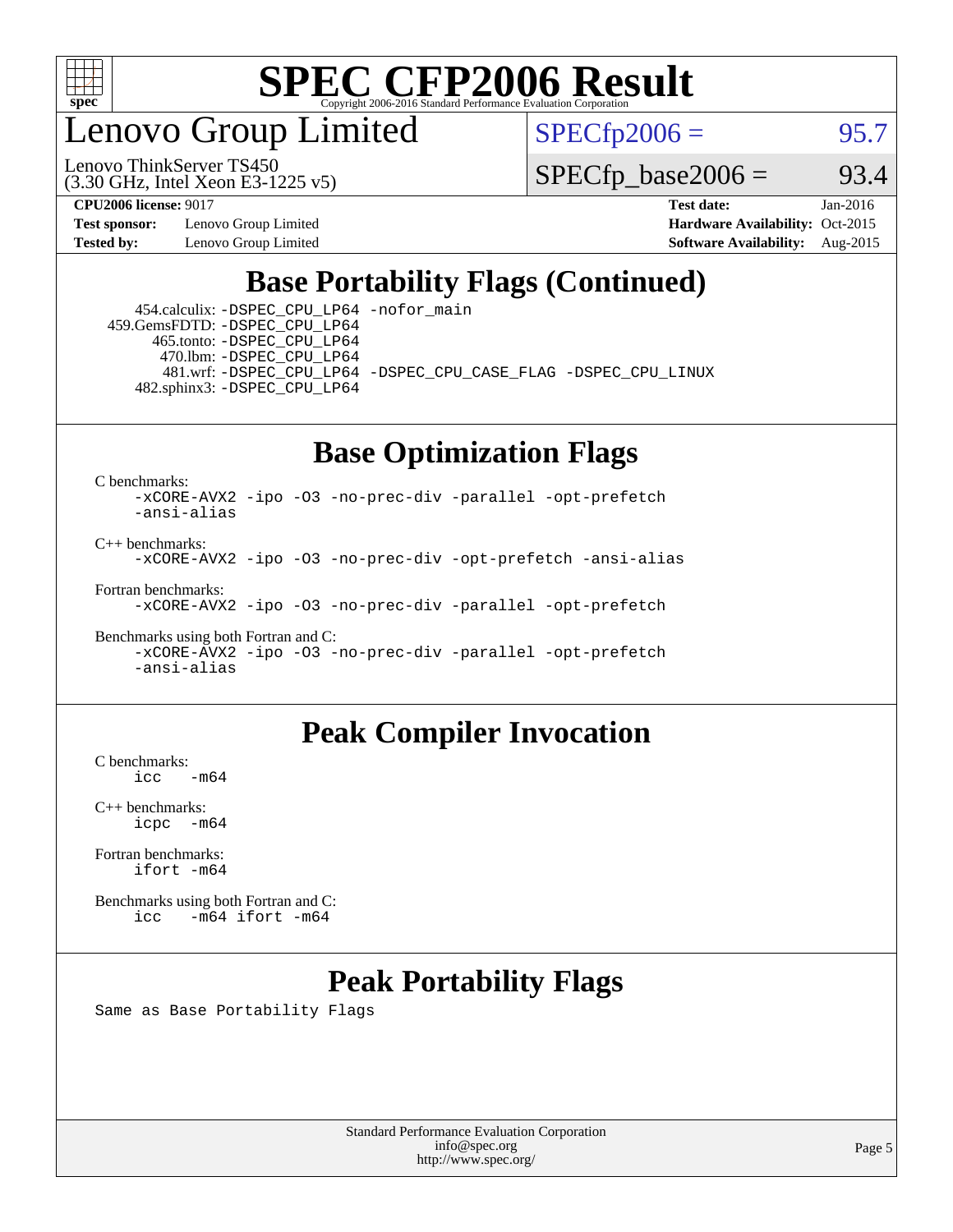

## enovo Group Limited

 $SPECfp2006 = 95.7$  $SPECfp2006 = 95.7$ 

(3.30 GHz, Intel Xeon E3-1225 v5) Lenovo ThinkServer TS450

### $SPECTp\_base2006 = 93.4$

**[Test sponsor:](http://www.spec.org/auto/cpu2006/Docs/result-fields.html#Testsponsor)** Lenovo Group Limited **[Hardware Availability:](http://www.spec.org/auto/cpu2006/Docs/result-fields.html#HardwareAvailability)** Oct-2015

**[CPU2006 license:](http://www.spec.org/auto/cpu2006/Docs/result-fields.html#CPU2006license)** 9017 **[Test date:](http://www.spec.org/auto/cpu2006/Docs/result-fields.html#Testdate)** Jan-2016 **[Tested by:](http://www.spec.org/auto/cpu2006/Docs/result-fields.html#Testedby)** Lenovo Group Limited **[Software Availability:](http://www.spec.org/auto/cpu2006/Docs/result-fields.html#SoftwareAvailability)** Aug-2015

### **[Peak Optimization Flags](http://www.spec.org/auto/cpu2006/Docs/result-fields.html#PeakOptimizationFlags)**

[C benchmarks](http://www.spec.org/auto/cpu2006/Docs/result-fields.html#Cbenchmarks):

433.milc: basepeak = yes

 $470.$ lbm: basepeak = yes

 $482$ .sphinx3: basepeak = yes

[C++ benchmarks:](http://www.spec.org/auto/cpu2006/Docs/result-fields.html#CXXbenchmarks)

 444.namd: [-xCORE-AVX2](http://www.spec.org/cpu2006/results/res2016q1/cpu2006-20160125-38886.flags.html#user_peakPASS2_CXXFLAGSPASS2_LDFLAGS444_namd_f-xAVX2_5f5fc0cbe2c9f62c816d3e45806c70d7)(pass 2) [-prof-gen:threadsafe](http://www.spec.org/cpu2006/results/res2016q1/cpu2006-20160125-38886.flags.html#user_peakPASS1_CXXFLAGSPASS1_LDFLAGS444_namd_prof_gen_21a26eb79f378b550acd7bec9fe4467a)(pass 1) [-ipo](http://www.spec.org/cpu2006/results/res2016q1/cpu2006-20160125-38886.flags.html#user_peakPASS2_CXXFLAGSPASS2_LDFLAGS444_namd_f-ipo)(pass 2) [-O3](http://www.spec.org/cpu2006/results/res2016q1/cpu2006-20160125-38886.flags.html#user_peakPASS2_CXXFLAGSPASS2_LDFLAGS444_namd_f-O3)(pass 2) [-no-prec-div](http://www.spec.org/cpu2006/results/res2016q1/cpu2006-20160125-38886.flags.html#user_peakPASS2_CXXFLAGSPASS2_LDFLAGS444_namd_f-no-prec-div)(pass 2) [-par-num-threads=1](http://www.spec.org/cpu2006/results/res2016q1/cpu2006-20160125-38886.flags.html#user_peakPASS1_CXXFLAGSPASS1_LDFLAGS444_namd_par_num_threads_786a6ff141b4e9e90432e998842df6c2)(pass 1) [-prof-use](http://www.spec.org/cpu2006/results/res2016q1/cpu2006-20160125-38886.flags.html#user_peakPASS2_CXXFLAGSPASS2_LDFLAGS444_namd_prof_use_bccf7792157ff70d64e32fe3e1250b55)(pass 2) [-fno-alias](http://www.spec.org/cpu2006/results/res2016q1/cpu2006-20160125-38886.flags.html#user_peakCXXOPTIMIZEOPTIMIZE444_namd_f-no-alias_694e77f6c5a51e658e82ccff53a9e63a) [-auto-ilp32](http://www.spec.org/cpu2006/results/res2016q1/cpu2006-20160125-38886.flags.html#user_peakCXXOPTIMIZE444_namd_f-auto-ilp32)

447.dealII: basepeak = yes

450.soplex: basepeak = yes

```
 453.povray: -xCORE-AVX2(pass 2) -prof-gen:threadsafe(pass 1)
-ipo(pass 2) -O3(pass 2) -no-prec-div(pass 2)
-par-num-threads=1(pass 1) -prof-use(pass 2) -unroll4
-ansi-alias
```
[Fortran benchmarks](http://www.spec.org/auto/cpu2006/Docs/result-fields.html#Fortranbenchmarks):

 $410.bwaves: basepeak = yes$  416.gamess: [-xCORE-AVX2](http://www.spec.org/cpu2006/results/res2016q1/cpu2006-20160125-38886.flags.html#user_peakPASS2_FFLAGSPASS2_LDFLAGS416_gamess_f-xAVX2_5f5fc0cbe2c9f62c816d3e45806c70d7)(pass 2) [-prof-gen:threadsafe](http://www.spec.org/cpu2006/results/res2016q1/cpu2006-20160125-38886.flags.html#user_peakPASS1_FFLAGSPASS1_LDFLAGS416_gamess_prof_gen_21a26eb79f378b550acd7bec9fe4467a)(pass 1)  $-i\text{po}(pass 2) -\text{O3}(pass 2)$  [-no-prec-div](http://www.spec.org/cpu2006/results/res2016q1/cpu2006-20160125-38886.flags.html#user_peakPASS2_FFLAGSPASS2_LDFLAGS416_gamess_f-no-prec-div)(pass 2) [-par-num-threads=1](http://www.spec.org/cpu2006/results/res2016q1/cpu2006-20160125-38886.flags.html#user_peakPASS1_FFLAGSPASS1_LDFLAGS416_gamess_par_num_threads_786a6ff141b4e9e90432e998842df6c2)(pass 1) [-prof-use](http://www.spec.org/cpu2006/results/res2016q1/cpu2006-20160125-38886.flags.html#user_peakPASS2_FFLAGSPASS2_LDFLAGS416_gamess_prof_use_bccf7792157ff70d64e32fe3e1250b55)(pass 2) [-unroll2](http://www.spec.org/cpu2006/results/res2016q1/cpu2006-20160125-38886.flags.html#user_peakOPTIMIZE416_gamess_f-unroll_784dae83bebfb236979b41d2422d7ec2) [-inline-level=0](http://www.spec.org/cpu2006/results/res2016q1/cpu2006-20160125-38886.flags.html#user_peakOPTIMIZE416_gamess_f-inline-level_318d07a09274ad25e8d15dbfaa68ba50) [-scalar-rep-](http://www.spec.org/cpu2006/results/res2016q1/cpu2006-20160125-38886.flags.html#user_peakOPTIMIZE416_gamess_f-disablescalarrep_abbcad04450fb118e4809c81d83c8a1d)

434.zeusmp: basepeak = yes

437.leslie3d: basepeak = yes

 459.GemsFDTD: [-xCORE-AVX2](http://www.spec.org/cpu2006/results/res2016q1/cpu2006-20160125-38886.flags.html#user_peakPASS2_FFLAGSPASS2_LDFLAGS459_GemsFDTD_f-xAVX2_5f5fc0cbe2c9f62c816d3e45806c70d7)(pass 2) [-prof-gen:threadsafe](http://www.spec.org/cpu2006/results/res2016q1/cpu2006-20160125-38886.flags.html#user_peakPASS1_FFLAGSPASS1_LDFLAGS459_GemsFDTD_prof_gen_21a26eb79f378b550acd7bec9fe4467a)(pass 1)  $-i\text{po}(pass 2) -03(pass 2) -no-prec-div(pass 2)$  $-i\text{po}(pass 2) -03(pass 2) -no-prec-div(pass 2)$  $-i\text{po}(pass 2) -03(pass 2) -no-prec-div(pass 2)$ [-par-num-threads=1](http://www.spec.org/cpu2006/results/res2016q1/cpu2006-20160125-38886.flags.html#user_peakPASS1_FFLAGSPASS1_LDFLAGS459_GemsFDTD_par_num_threads_786a6ff141b4e9e90432e998842df6c2)(pass 1) [-prof-use](http://www.spec.org/cpu2006/results/res2016q1/cpu2006-20160125-38886.flags.html#user_peakPASS2_FFLAGSPASS2_LDFLAGS459_GemsFDTD_prof_use_bccf7792157ff70d64e32fe3e1250b55)(pass 2) [-unroll2](http://www.spec.org/cpu2006/results/res2016q1/cpu2006-20160125-38886.flags.html#user_peakOPTIMIZE459_GemsFDTD_f-unroll_784dae83bebfb236979b41d2422d7ec2) [-inline-level=0](http://www.spec.org/cpu2006/results/res2016q1/cpu2006-20160125-38886.flags.html#user_peakOPTIMIZE459_GemsFDTD_f-inline-level_318d07a09274ad25e8d15dbfaa68ba50) [-opt-prefetch](http://www.spec.org/cpu2006/results/res2016q1/cpu2006-20160125-38886.flags.html#user_peakOPTIMIZE459_GemsFDTD_f-opt-prefetch) [-parallel](http://www.spec.org/cpu2006/results/res2016q1/cpu2006-20160125-38886.flags.html#user_peakOPTIMIZE459_GemsFDTD_f-parallel)

 465.tonto: [-xCORE-AVX2](http://www.spec.org/cpu2006/results/res2016q1/cpu2006-20160125-38886.flags.html#user_peakPASS2_FFLAGSPASS2_LDFLAGS465_tonto_f-xAVX2_5f5fc0cbe2c9f62c816d3e45806c70d7)(pass 2) [-prof-gen:threadsafe](http://www.spec.org/cpu2006/results/res2016q1/cpu2006-20160125-38886.flags.html#user_peakPASS1_FFLAGSPASS1_LDFLAGS465_tonto_prof_gen_21a26eb79f378b550acd7bec9fe4467a)(pass 1)  $-i\text{po}(pass 2)$   $-03(pass 2)$   $-no-prec-div(pass 2)$  $-no-prec-div(pass 2)$ [-par-num-threads=1](http://www.spec.org/cpu2006/results/res2016q1/cpu2006-20160125-38886.flags.html#user_peakPASS1_FFLAGSPASS1_LDFLAGS465_tonto_par_num_threads_786a6ff141b4e9e90432e998842df6c2)(pass 1) [-prof-use](http://www.spec.org/cpu2006/results/res2016q1/cpu2006-20160125-38886.flags.html#user_peakPASS2_FFLAGSPASS2_LDFLAGS465_tonto_prof_use_bccf7792157ff70d64e32fe3e1250b55)(pass 2) [-inline-calloc](http://www.spec.org/cpu2006/results/res2016q1/cpu2006-20160125-38886.flags.html#user_peakOPTIMIZE465_tonto_f-inline-calloc) [-opt-malloc-options=3](http://www.spec.org/cpu2006/results/res2016q1/cpu2006-20160125-38886.flags.html#user_peakOPTIMIZE465_tonto_f-opt-malloc-options_13ab9b803cf986b4ee62f0a5998c2238) [-auto](http://www.spec.org/cpu2006/results/res2016q1/cpu2006-20160125-38886.flags.html#user_peakOPTIMIZE465_tonto_f-auto) [-unroll4](http://www.spec.org/cpu2006/results/res2016q1/cpu2006-20160125-38886.flags.html#user_peakOPTIMIZE465_tonto_f-unroll_4e5e4ed65b7fd20bdcd365bec371b81f)

[Benchmarks using both Fortran and C](http://www.spec.org/auto/cpu2006/Docs/result-fields.html#BenchmarksusingbothFortranandC):

Continued on next page